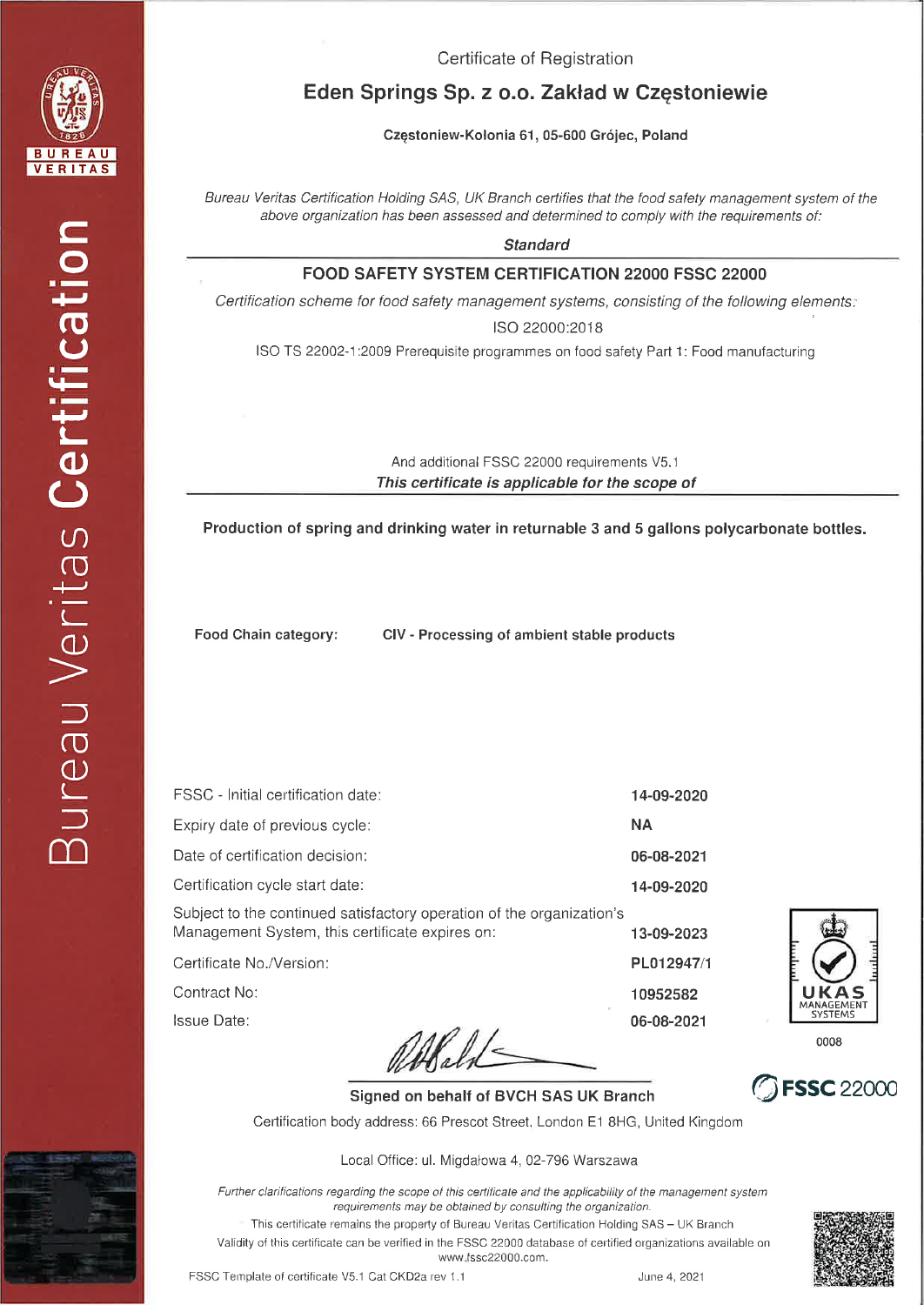

Certificate of Registration

## **Eden Springs Sp. z o.o.**

#### **Grodzisk Wielkopolski, ul. Fabryczna 1, 62-065 Grodzisk Wielkopolski Poland**

*Bureau Veritas Certification Holding SAS, UK Branch certifies that the food safety management system of the above organization has been assessed and determined to comply with the requirements of:*

*Standard*

#### **FOOD SAFETY SYSTEM CERTIFICATION 22000 FSSC 22000**

*Certification scheme for food safety management systems, consisting of the following elements:*

ISO 22000:2018

ISO TS 22002-1:2009 Prerequisite programmes on food safety Part 1: Food manufacturing

*This certificate is applicable for the scope of* And additional FSSC 22000 requirements V5.1

**Production of spring water in returnable 5 gallons polycarbonate bottles.**

**Food Chain category:**

**CIV - Processing of ambient stable products**

FSSC - Initial certification date: Certification cycle start date: Date of certification decision: Expiry date of previous cycle:

Subject to the continued satisfactory operation of the organization's Management System, this certificate expires on:

Certificate No./Version:

Contract No:

Issue Date:

Wald



Certification body address: 66 Prescot Street, London E1 8HG, United Kingdom

Local Office: ul. Migdałowa 4, 02-796 Warszawa

*Further clarifications regarding the scope of this certificate and the applicability of the management system requirements may be obtained by consulting the organization.*

Validity of this certificate can be verified in the FSSC 22000 database of certified organizations available on This certificate remains the property of Bureau Veritas Certification Holding SAS – UK Branch<br>of this certificate can be verified in the FSSC 22000 database of certified organizations available on<br>www.fssc22000.com.

FSSC Template of certificate V5.1 Cat CKD2a rev 1.1

June 4, 2021

**10952584**

**PL013699**/**1 14-05-2023**

**15-05-2020 29-03-2022**

**15-05-2020**

**NA**